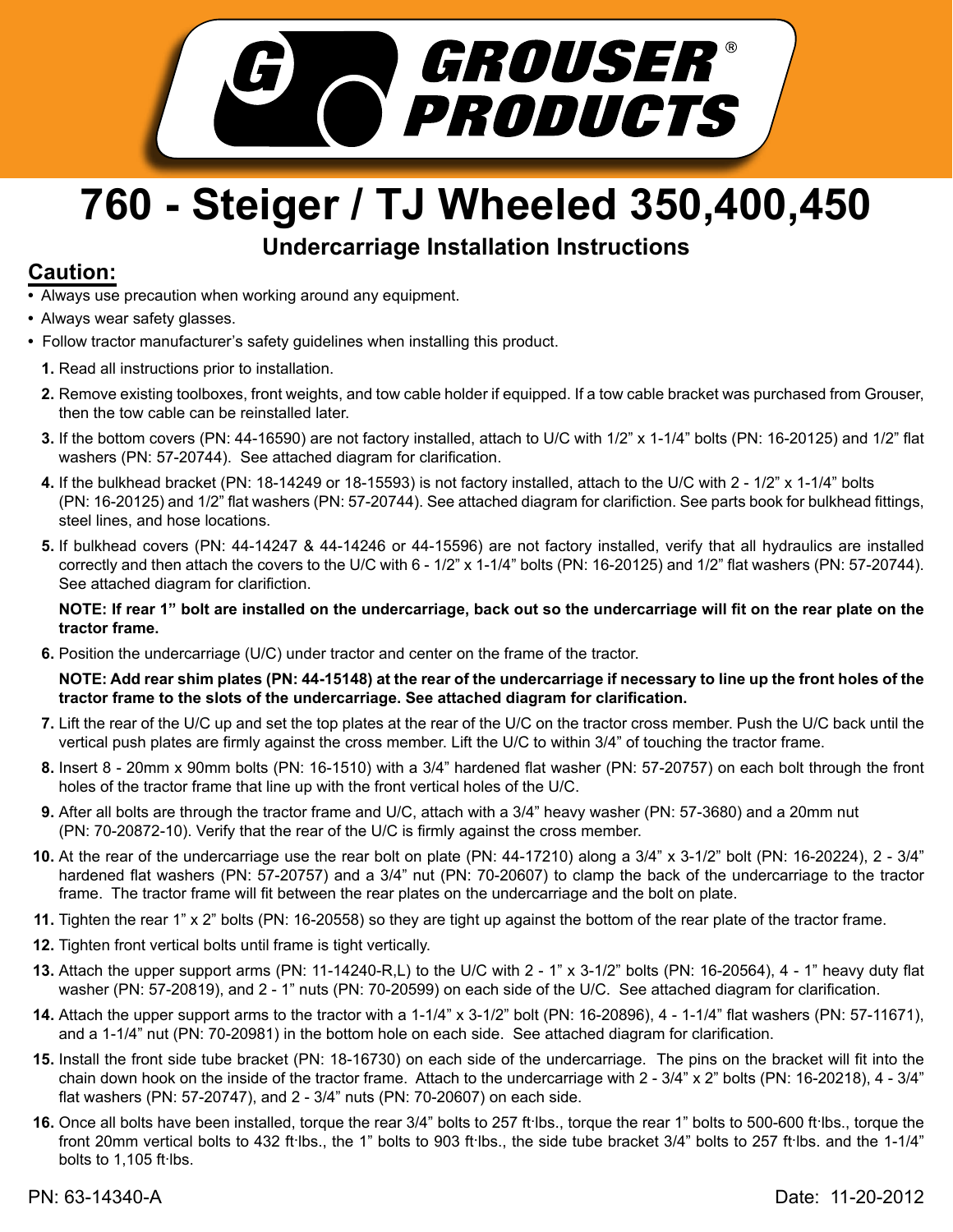- **17.** Bolt the side cover (PN: 44-15575) to both sides of the undercarriage with 1/2" x 1-1/4" bolts (PN: 16-20125) and a 1/2" flat washer (PN: 57-20744) on each bolt.
- If Tow Cable Support Assembly was purchased, guide the tow cable around the L-Shaped loop at the front of the undercarriage **18.** and place the end of the tow cable around the rod. Put the holding plate on the rod and hold all in place with a lynch pin. See attached diagram for clarification.
- **19.** After first 8 hours of use, re-torque all bolts.
- **20.** Check all fasteners regularly to ensure proper operation of equipment.